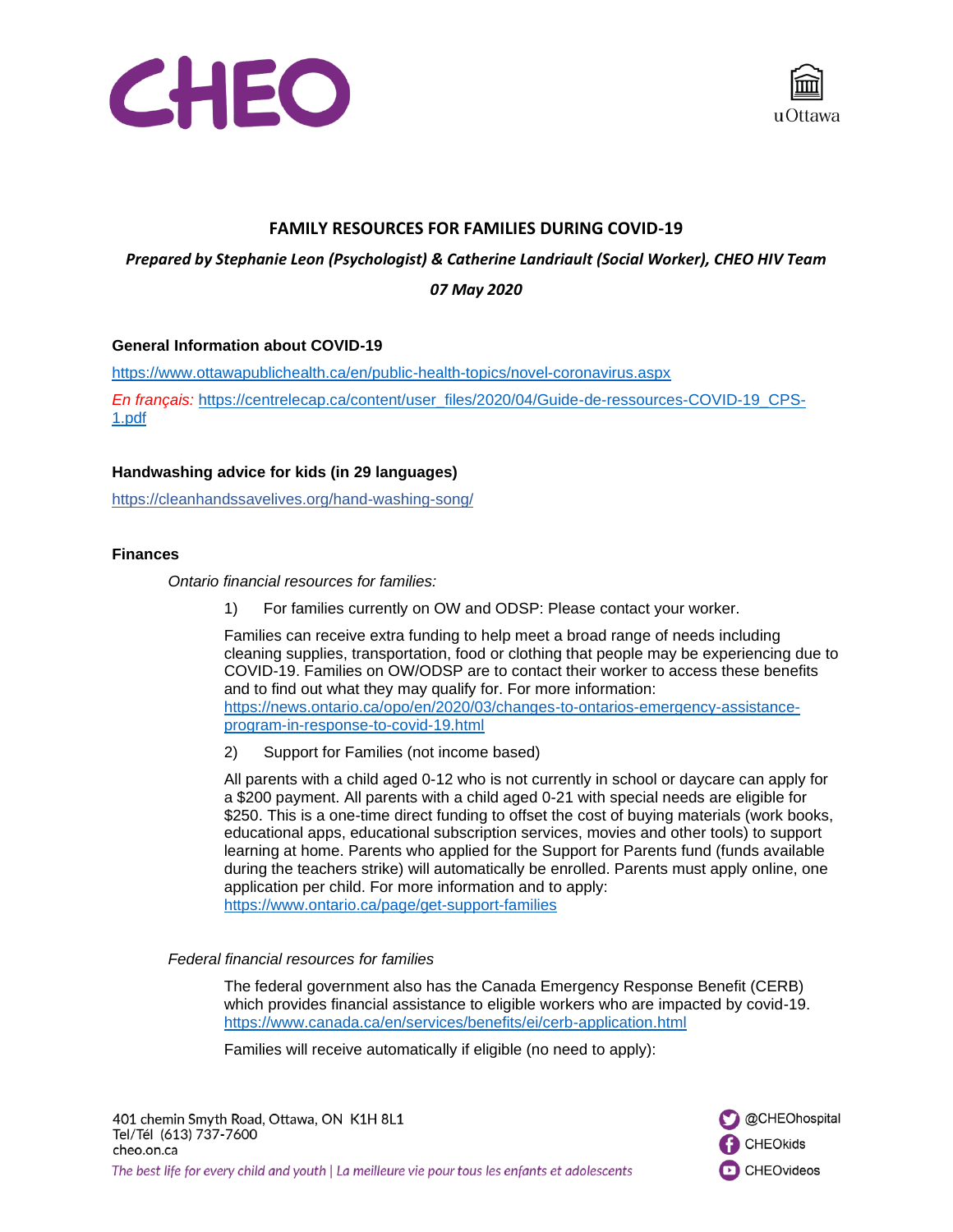1- Special Goods and Services Tax Credit payment (GST) will give a one-time special payment by early May for low- and modest-income families. The average additional benefit will be close to \$400 for single individuals and close to \$600 for couples.

2- Increase to the Canada Child Tax Benefit: increasing the maximum annual Canada Child Benefit (CCB) payment amounts, only for the 2019-20 benefit year, by \$300 per child under 18. The extra amount will be added to the monthly payment in May.

# **Legal Aid**

For COVID-19 related legal issues, please contact a *CHEO Social Worker* to inquire whether referral to the ProBonoLegalOntario lawyer is appropriate.

#### **Nutrition**

Do you need a food bank? Call 211 or visit Food Banks Canada [https://www.foodbankscanada.ca/utility](https://www.foodbankscanada.ca/utility-pages/find-a-food-bank.aspx)[pages/find-a-food-bank.aspx](https://www.foodbankscanada.ca/utility-pages/find-a-food-bank.aspx)

Most grocery stores offer home delivery or curbside pick-up: Loblaws [\(https://www.loblaws.ca/online](https://www.loblaws.ca/online-grocery-shopping)[grocery-shopping](https://www.loblaws.ca/online-grocery-shopping) ), Metro [\(https://www.metro.ca/en/online-grocery/how-it-works](https://www.metro.ca/en/online-grocery/how-it-works) ), IGA [\(https://www.iga.net/en/online\\_grocery](https://www.iga.net/en/online_grocery) )

Ready-to-cook meal delivery services<https://mealkitscanada.ca/food-subscription-boxes/>

### **Screen Time**

Helping your child or youth spend more time outdoors [https://www.cheo.on.ca/en/resources-and](https://www.cheo.on.ca/en/resources-and-support/resources/P6200E.pdf)[support/resources/P6200E.pdf](https://www.cheo.on.ca/en/resources-and-support/resources/P6200E.pdf)

Find out how much screen time your child should have each day and how screen time affects your child's health and wellbeing<https://www.aboutkidshealth.ca/Article?contentid=643&language=English>

#### **Ideas for Indoor and Outdoor Physical Activities**

Go out for a walk [https://www.ottawapublichealth.ca/en/public-health-topics/being-active-during-covid-](https://www.ottawapublichealth.ca/en/public-health-topics/being-active-during-covid-19.aspx)[19.aspx](https://www.ottawapublichealth.ca/en/public-health-topics/being-active-during-covid-19.aspx)

45+ Fun Physical Activities for Kids of All Ages [https://www.familyfuntwincities.com/physical-activities-for](https://www.familyfuntwincities.com/physical-activities-for-kids/)[kids/](https://www.familyfuntwincities.com/physical-activities-for-kids/)

Free online yoga <https://www.doyogawithme.com/>

Learn to dance<https://www.clistudios.com/>

#### **Ideas for fun activities**

101 Screen-Free Indoor & Outdoor Activities for Kids (while Social Distancing)

[https://washingtondc.citymomsblog.com/home-lifestyle/101-indoor-outdoor-screen-free-activities-for-kids](https://washingtondc.citymomsblog.com/home-lifestyle/101-indoor-outdoor-screen-free-activities-for-kids-while-social-distancing/)[while-social-distancing/](https://washingtondc.citymomsblog.com/home-lifestyle/101-indoor-outdoor-screen-free-activities-for-kids-while-social-distancing/)

60 Fun Outdoor Games for Kids This Summer [https://www.familyfuntwincities.com/outdoor-games-for](https://www.familyfuntwincities.com/outdoor-games-for-kids/)[kids/](https://www.familyfuntwincities.com/outdoor-games-for-kids/)

Kids up Front - DIY crafts and activities, educational resources, music and online concerts, and virtual tours <https://www.kidsupfrontottawa.com/online-activities/>

Science experiments for kids<http://www.sciencefun.org/kidszone/experiments/>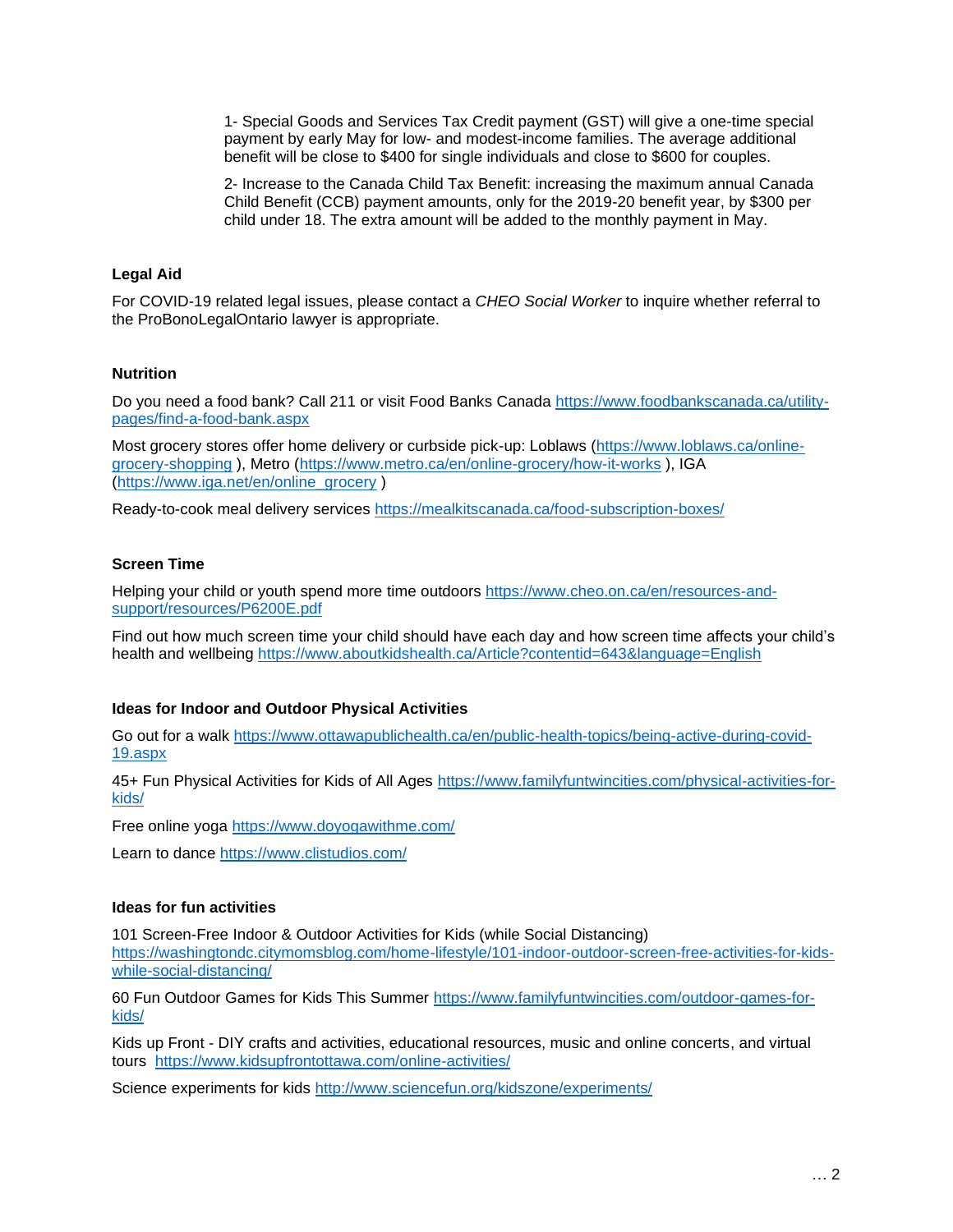Card Tricks (for teens)<https://crissangel.com/media/101-card-mindfreaks.pdf>

14 world class museums are offering free virtual tours [https://robbreport.com/lifestyle/news/14-virtual](https://robbreport.com/lifestyle/news/14-virtual-museum-to-visit-during-social-distancing-and-quarantine-2905827/)[museum-to-visit-during-social-distancing-and-quarantine-2905827/](https://robbreport.com/lifestyle/news/14-virtual-museum-to-visit-during-social-distancing-and-quarantine-2905827/)

The Museum of Modern Art and other museums are offering online art classes for free <https://www.coursera.org/moma>

Watch plays and musicals [https://www.playbill.com/article/15-broadway-plays-and-musicals-you-can](https://www.playbill.com/article/15-broadway-plays-and-musicals-you-can-watch-on-stage-from-home?fbclid=IwAR3CQZizQ9aVIIpsjQj7aqKt7hOZk7l_SL-v4T81IlkPuW08ztDzmB1zmZw)[watch-on-stage-from-home?fbclid=IwAR3CQZizQ9aVIIpsjQj7aqKt7hOZk7l\\_SL](https://www.playbill.com/article/15-broadway-plays-and-musicals-you-can-watch-on-stage-from-home?fbclid=IwAR3CQZizQ9aVIIpsjQj7aqKt7hOZk7l_SL-v4T81IlkPuW08ztDzmB1zmZw)[v4T81IlkPuW08ztDzmB1zmZw](https://www.playbill.com/article/15-broadway-plays-and-musicals-you-can-watch-on-stage-from-home?fbclid=IwAR3CQZizQ9aVIIpsjQj7aqKt7hOZk7l_SL-v4T81IlkPuW08ztDzmB1zmZw)

Free Opera [https://operawire.com/metropolitan-opera-to-offer-up-nightly-met-opera](https://operawire.com/metropolitan-opera-to-offer-up-nightly-met-opera-streams/?fbclid=IwAR28HUKvR29m4UtzO8XUFvHH7GHCwk89IuI_3z5TRN75rr0caIIxhgVhdIE)streams/?fbclid=IwAR28HUKvR29m4UtzO8XUFvHH7GHCwk89IuI\_3z5TRN75rr0caIIxhqVhdIE

*En français :* <https://bulletinsije.ca/2020/04/06/idees-dactivites/> et [https://www.educatout.com/utilitaires/outils-educatifs/documents-imprimables-gratuits/covid-19](https://www.educatout.com/utilitaires/outils-educatifs/documents-imprimables-gratuits/covid-19-prevention--sensibilisation-et-activites--.htm) [prevention--sensibilisation-et-activites--.htm](https://www.educatout.com/utilitaires/outils-educatifs/documents-imprimables-gratuits/covid-19-prevention--sensibilisation-et-activites--.htm)

# **School Work and At-home Learning**

Ottawa-Carleton District School Board <https://ocdsb.ca/>

Ottawa Catholic School Board <https://www.ocsb.ca/>

Conseil des écoles publiques de l'Est de l'Ontario<https://cepeo.on.ca/>

Conseil des écoles catholiques du Centre-Est <https://www.ecolecatholique.ca/>

Supplementary resources for elementary and secondary students to practice math and literacy skills and learn at home<https://www.ontario.ca/page/learn-at-home>

Day-by day projects to keep kids thinking <https://classroommagazines.scholastic.com/support/learnathome.html>

Suddenly We're All Homeschoolers! What? You Weren't Trained For This? <https://www.ahaparenting.com/blog/were-all-suddenly-homeschoolers>

# **Mental Health**

Free phone app to help kids and teens with anxiety: *MindShift CBT*

Free phone app to help kids and teens manage stress: *Headspace*

Mental health for teens<https://www.stressedteens.com/covid-19-tool-kit>

Keeping Siblings from Each Other's Throats During Quarantine Forced Togetherness [https://www.ahaparenting.com/blog/keeping-siblings-from-each-others-throats-during-quarantine-forced](https://www.ahaparenting.com/blog/keeping-siblings-from-each-others-throats-during-quarantine-forced-togetherness)[togetherness](https://www.ahaparenting.com/blog/keeping-siblings-from-each-others-throats-during-quarantine-forced-togetherness)

Free Anglophone mental health services for families and children under 12, virtual care now available <https://crossroadschildren.ca/>

*En français :* Services de santé mentale gratuits pour les familles et enfants, services virtuels maintenant disponibles [https://centrelecap.ca/programmes-et-services/sante-mentale/sante-mentale-0-18](https://centrelecap.ca/programmes-et-services/sante-mentale/sante-mentale-0-18-ans/clinique-sans-rdv/) [ans/clinique-sans-rdv/](https://centrelecap.ca/programmes-et-services/sante-mentale/sante-mentale-0-18-ans/clinique-sans-rdv/)

Free Anglophone mental health services for teens, virtual care now available<https://www.ysb.ca/>& crisis line: 613-260-2360

*En français :* Services de santé mentale gratuits pour les adolescents, services virtuels maintenant disponibles <https://www.ysb.ca/fr/> & ligne de crise : 613-260-2360